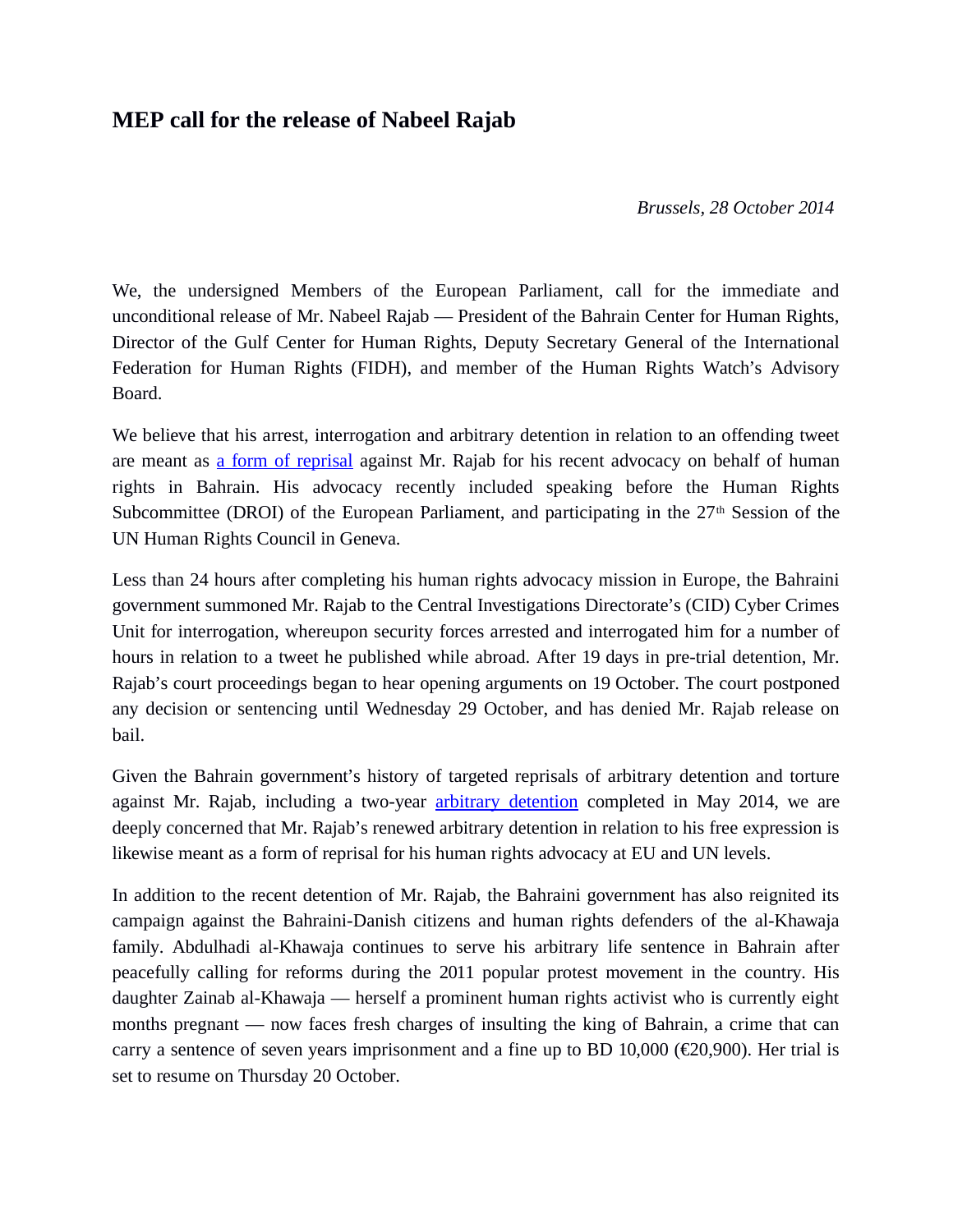In February of this year, the European Parliament unanimously passed an [Urgency Resolution](http://www.europarl.europa.eu/sides/getDoc.do?type=TA&language=EN&reference=P7-TA-2014-0109) recognizing that "the Bahraini authorities continue to violate and restrict the rights […] of individuals to peaceful protest, freedom of expression and digital freedom, [and that] human rights activists face ongoing systematic targeting, harassment and detention." The Resolution also called for "the immediate and unconditional release of all prisoners of conscience, political activists, journalists, human rights defenders and peaceful protesters, including Nabeel Rajab  $[...]$ ".

We therefore urge the High Representative of the Union for Foreign Affairs and Member States to publicly condemn the ongoing violations of the basic human rights of free expression in Bahrain, and call for the release of Mr. Nabeel Rajab and other human rights defenders targeted in Bahrain. We further hope that Member States will continue to call on the Government of Bahrain to ensure that all civil society organizations and human rights defenders in the kingdom are able to conduct their work without fear of retaliation or reprisal. Finally, we again urge the High Representative of the Union for Foreign Affairs to stress the European Parliament's calls for imposing targeted restrictive measures (visa bans and asset freezes) against those individuals responsible for, and involved in, the human rights abuses (as documented by the BICI report or by the Special Procedures of the United Nations).

Yours sincerely,

*(See list of signatories)*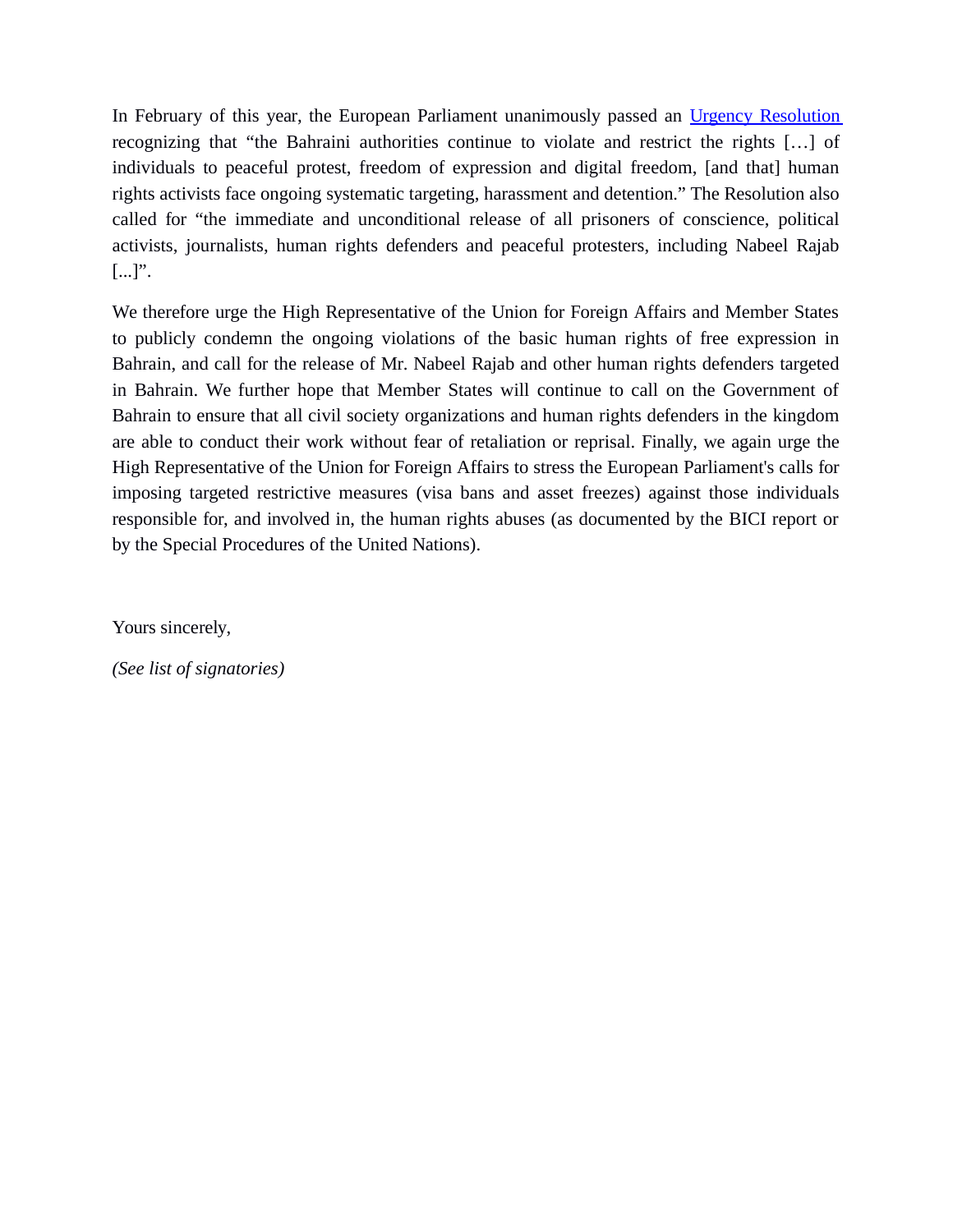## **Signatories** (in alphabetical order)

|                | <b>Name</b>                     | <b>Political Group</b> | Country         |
|----------------|---------------------------------|------------------------|-----------------|
| $\mathbf{1}$   | Ms. Martina Anderson            | <b>GUE</b>             | Ireland         |
| $\mathbf{2}$   | Ms. Margrete Auken              | Greens                 | Denmark         |
| 3              | Mr. Petras Austrevicius         | <b>ALDE</b>            | Lithuania       |
| $\overline{4}$ | Mr. Brando Benifei              | S&D                    | Italy           |
| 5              | Ms. Malin Björk                 | <b>GUE</b>             | Sweden          |
| 6              | Ms. Lynn Boylan                 | <b>GUE</b>             | Ireland         |
| $\overline{7}$ | Mr. Paul Brannen                | S&D                    | <b>UK</b>       |
| 8              | Mr. Klaus Buchner               | Greens                 | Germany         |
| 9              | Mr. Nicola Caputo               | S&D                    | Italy           |
| 10             | Mr. Matt Carthy                 | <b>GUE</b>             | Ireland         |
| 11             | Mr. Fabio Massimo Castaldo      | <b>EFD</b>             | Italy           |
| 12             | Ms. Nessa Childers              | S&D                    | Ireland         |
| 13             | Ms. Bodil Ceballos              | Greens                 | Sweden          |
| 14             | Mr. Ignazio Corrao              | <b>EFD</b>             | Italy           |
| 15             | Mr. Javier Couso Permuy         | <b>GUE</b>             | Spain           |
| 16             | Mr. Dennis De Jong              | <b>GUE</b>             | The Netherlands |
| 17             | Ms. Anneliese Dodds             | S&D                    | <b>UK</b>       |
| 18             | Ms. Jill Evans                  | Greens                 | <b>UK</b>       |
| 19             | Mr. Juan Fernando López Aguilar | S&D                    | Spain           |
| 20             | Ms. Ana Gomes                   | S&D                    | Portugal        |
| 21             | Mr. Enrique Guerrero            | S&D                    | Spain           |
| 22             | Ms Marian Harkin                | <b>ALDE</b>            | Ireland         |
| 23             | Ms. Heidi Hautala               | Greens                 | Finland         |
| 24             | Ms. Maria Heubuch               | Greens                 | Germany         |
| 25             | Mr. Richard Howitt              | S&D                    | <b>UK</b>       |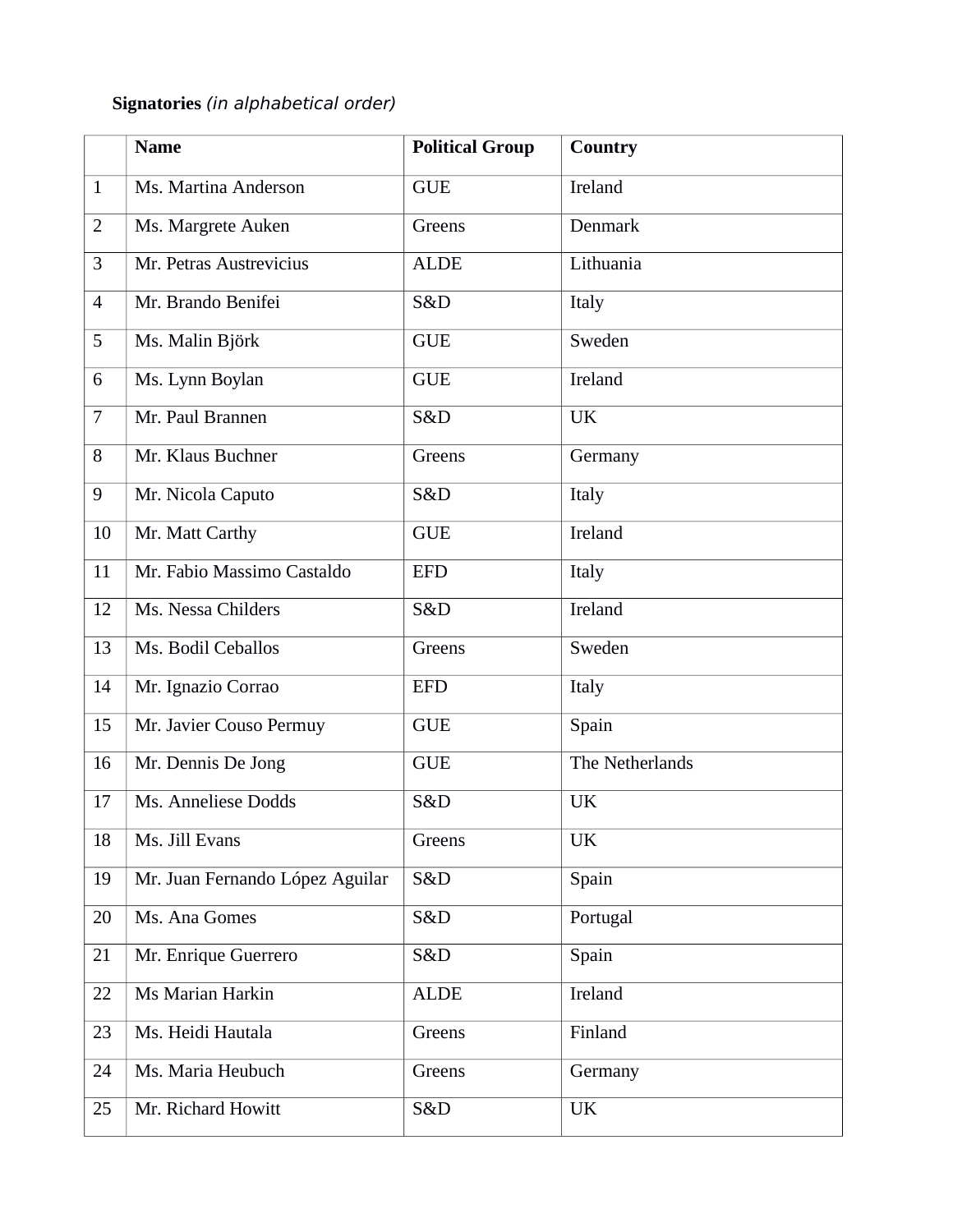| 26 | Ms. Rina Ronja Kari         | <b>GUE</b>  | Denmark         |
|----|-----------------------------|-------------|-----------------|
| 27 | Ms. Jude Kirton-Darling     | S&D         | <b>UK</b>       |
| 28 | Mr. Jeppe Kofod             | S&D         | Denmark         |
| 29 | Ms. Jean Lambert            | Greens      | <b>UK</b>       |
| 30 | Ms. Barbara Lochbihler      | Greens      | Germany         |
| 31 | Mr. António Marinho e Pinto | <b>ALDE</b> | Portugal        |
| 32 | Ms. Linda McAvan            | S&D         | <b>UK</b>       |
| 33 | Mr. Edouard Martin          | S&D         | France          |
| 34 | Ms. Barbara Matera          | EPP         | Italy           |
| 35 | Mr. Emmanuel Maurel         | S&D         | France          |
| 36 | Mr. Claude Moraes           | S&D         | <b>UK</b>       |
| 37 | Ms. Angelika Niebler        | EPP         | Germany         |
| 38 | Ms. Liadh Ní Ríada          | <b>GUE</b>  | Ireland         |
| 39 | Mr. Pier Antonio Panzeri    | S&D         | Italy           |
| 40 | Mr. Vincent Peillon         | S&D         | France          |
| 41 | Ms. Sirpa Pietikäinen       | <b>EPP</b>  | Finland         |
| 42 | Mr. Gianni Pittella         | S&D         | Italy           |
| 43 | Mr. Gutiérrez Prieto        | S&D         | Spain           |
| 44 | Mr. Jens Rohde              | <b>ALDE</b> | Denmark         |
| 45 | Ms. Sofia Sakorafa          | <b>GUE</b>  | Greece          |
| 46 | Ms. Judith Sargentini       | Greens      | The Netherlands |
| 47 | Ms. Marietje Schaake        | <b>ALDE</b> | The Netherlands |
| 48 | Ms. Christel Schaldemose    | S&D         | Denmark         |
| 49 | Mr. Alyn Smith              | Greens      | <b>UK</b>       |
| 50 | Mr. Bart Staes              | Greens      | Belgium         |
| 51 | Mr. Keith Taylor            | Greens      | <b>UK</b>       |
| 52 | Mr. Ivo Vajgl               | <b>ALDE</b> | Slovenia        |